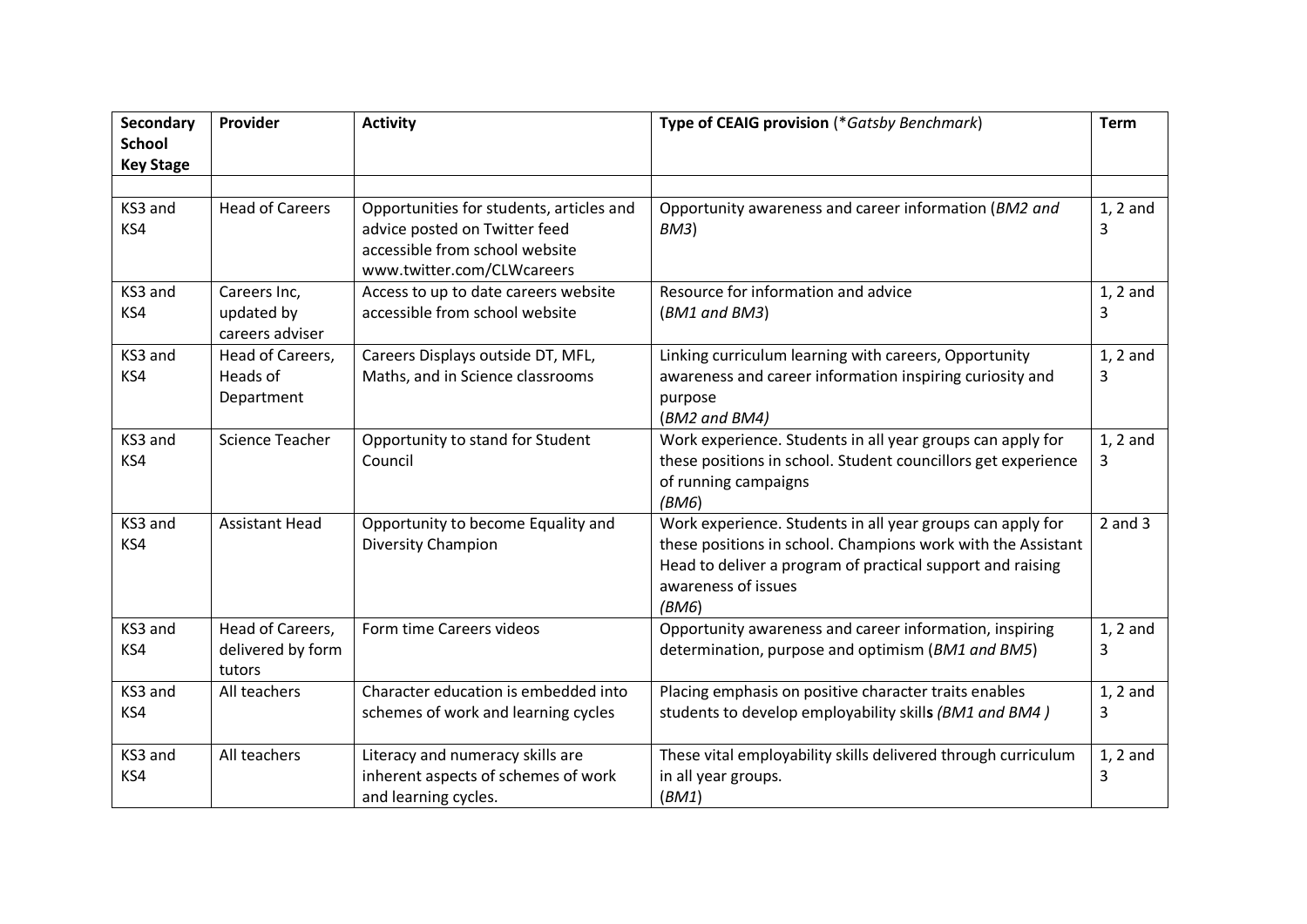| KS3 and | English teachers        | A range of texts studied which           | Delivered through English curriculum in Y7, Y8, Y9, Y10 and  | $1, 2$ and  |
|---------|-------------------------|------------------------------------------|--------------------------------------------------------------|-------------|
| KS4     |                         | introduce students to different careers  | Y11                                                          | 3           |
|         |                         | and working environments, trade          | (BM1)                                                        |             |
|         |                         | unions and working relationships         |                                                              |             |
| KS3 and | History teachers        | A range of sources and texts are studied | History curriculum develops students' source analysis skills | $1,2$ and   |
| KS4     |                         | introducing students to different roles  | and opportunity awareness.                                   | 3           |
|         |                         | in society. Links made to careers in     | (BM1 and BM4)                                                |             |
|         |                         | History, particularly the role of        |                                                              |             |
|         |                         | archaeologists and historians.           |                                                              |             |
| KS3     | Citizenship             | <b>Character and Resilience Training</b> | Character education programme delivered through classes      | $1,2$ and   |
|         | teachers                | programme                                | in Y7, Y8 and Y9                                             | 3           |
|         |                         |                                          | (BM1)                                                        |             |
| KS3     | <b>Head of Houses</b>   | Opportunity to stand for Junior House    | Work experience. Students in all year groups are encouraged  | $1, 2$ and  |
|         |                         | Captain                                  | to apply for these positions in school. Captains get         | 3           |
|         |                         |                                          | experience of acting as ambassadors for the school and help  |             |
|         |                         |                                          | at school events                                             |             |
|         |                         |                                          | (BM6)                                                        |             |
| KS3     | Science teachers        | Careers videos embedded in every         | Curriculum links to various industries in all Y7, Y8 and Y9  | $1,2$ , and |
|         |                         | scheme of work, plus research            | topics shown through videos at the beginning of every topic  | 3           |
|         |                         |                                          | (BM1 and BM4)                                                |             |
| KS3     | Geography               | Classes linking skills and knowledge to  | Curriculum links skills and knowledge to professional roles. | $1, 2$ and  |
|         | teachers                | professional roles and organisations eg. | Curriculum links to organisations and professions through    | 3           |
|         |                         | weather forecasting, National Parks      | evaluating management strategies                             |             |
|         |                         |                                          | (BM4)                                                        |             |
| KS4     | <b>Heads of House</b>   | House Captains appointed in Year 10      | House Captains display leadership by encouraging             | $1, 2$ and  |
|         |                         | and continue responsibilities in Year 11 | enthusiasm for volunteering, team work and                   | 3           |
|         |                         |                                          | competitiveness which develop employability skills.          |             |
|         |                         |                                          | (BM6)                                                        |             |
| KS4     | <b>Business Studies</b> | Talk for Business Studies students from  | Encouraging entrepreneurship. Providing opportunities for    | 3           |
|         | Department              | business owners. One from Dragon's       | business people to share there career journey for students   |             |
|         |                         | Den and one CEO of global cosmetic       | in Y9, Y10 and Y11                                           |             |
|         |                         | company                                  | (BM5)                                                        |             |
|         |                         |                                          |                                                              |             |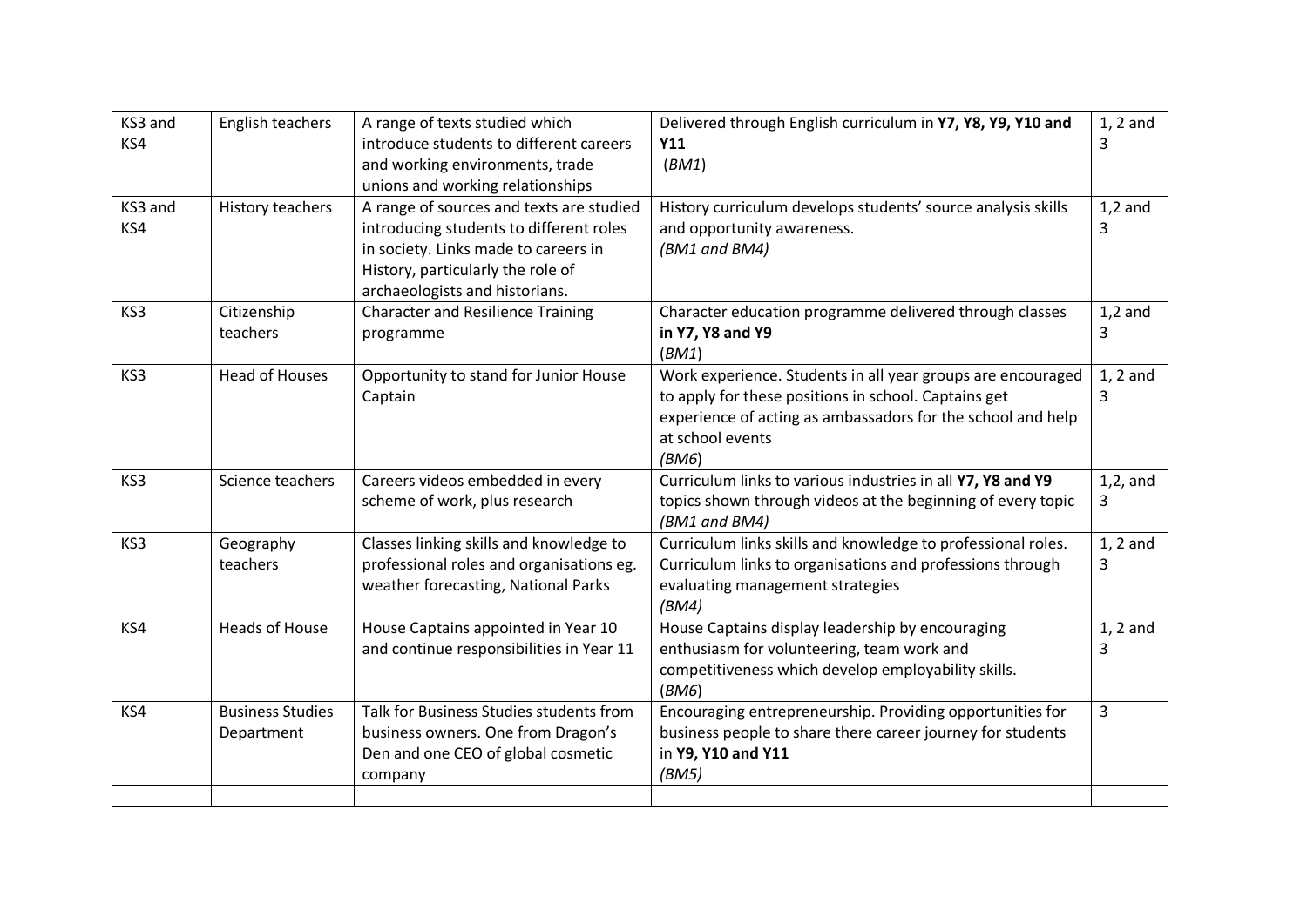| Year group | Provider                | <b>Activity</b>                     | Type of CEAIG provision (*Gatsby Benchmark)           | <b>Term</b>    |
|------------|-------------------------|-------------------------------------|-------------------------------------------------------|----------------|
|            |                         |                                     |                                                       |                |
| $Yr$ 7     | <b>Head of Careers</b>  | Workshop on self-awareness and      | Reviewing character strengths and skills,             | $\mathbf{1}$   |
|            | delivered by            | aspirations using Buzz Test         | opportunity awareness                                 |                |
|            | teachers                |                                     | (BM1)                                                 |                |
| Yr 7       | Citizenship             | Resilience program                  | Character education programme delivered through       | $1,2$ , and 3  |
|            | teachers                |                                     | classes                                               |                |
|            |                         |                                     | (BM1)                                                 |                |
| $Yr$ 7     | English teacher         | Assembly with poet Paul Cookson     | Encounter with a professional poet and                | $\mathbf{1}$   |
|            |                         |                                     | information about their career journey                |                |
|            |                         |                                     | (BM5)                                                 |                |
| Yr 7       | <b>RE Department</b>    | Lessons on:                         | Religion, faith, and character are put in the context | $1$ and $2$    |
|            |                         | Being inclusive and mindful of      | of work and careers                                   |                |
|            |                         | people with different faiths in the | (BM1, BM3, BM4)                                       |                |
|            |                         | workplace;                          |                                                       |                |
|            |                         | How faith can inform career         |                                                       |                |
|            |                         | choices and work practices;         |                                                       |                |
|            |                         | Reflecting on skills and character  |                                                       |                |
|            |                         | and how this affects work.          |                                                       |                |
| $Yr$ 7     | Science                 | Y7 Science House competition.       | Thinking Scientifically topic begins with a careers'  | $\mathbf{1}$   |
|            | Department              | Winning entries displayed in        | lesson/project, which is then linked to House         |                |
|            |                         | classrooms in time for Open         | competition                                           |                |
|            |                         | Evening                             | (BM4)                                                 |                |
| <b>Y7</b>  | <b>Business teacher</b> | <b>Ambition Nottingham Sutton</b>   | Raises awareness and aspiration around university     | $1, 2$ and $3$ |
|            |                         | Scholars program                    | for high achieving students (BM7)                     |                |
| Yr 7       | <b>Higher Level</b>     | Nurture groups for selected         | The Nurture programme. A six week program that        | 1, 2 and 3     |
|            | <b>Teaching</b>         | students with special needs         | enables students to become self-assured as they       |                |
|            | Assistant               |                                     | build social skills (BM3)                             |                |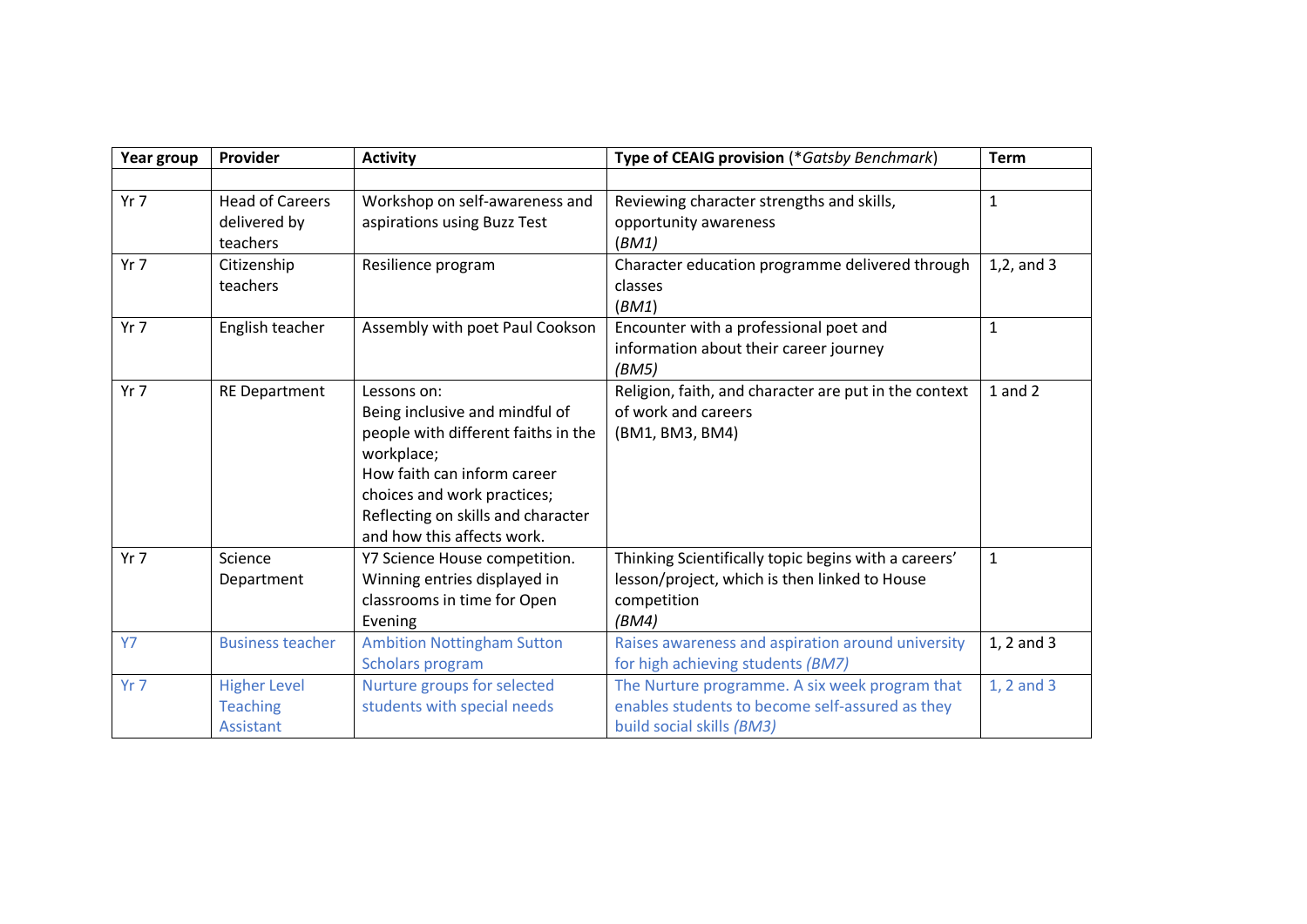| Year group | Provider                | <b>Activity</b>                       | Type of CEAIG provision (*Gatsby Benchmark)         | <b>Term</b>    |
|------------|-------------------------|---------------------------------------|-----------------------------------------------------|----------------|
| Yr8        | Head of                 | Female speaker from Ideagen, an       | Addressing misconceptions about careers in IT and   | $\overline{2}$ |
|            | <b>Computer Science</b> | IT business in Ruddington             | <b>Computer Science</b>                             |                |
|            |                         | addressing year group                 | (BM2, BM3, BM4 and BM5)                             |                |
| Yr 8       | Citizenship             | Resilience, Financial Education,      | Key skills and knowledge for life after school.     | 1, 2 and 3     |
|            | teachers                | Crime and consequences                | (BM1)                                               |                |
| Yr 8       | DT teachers             | Careers in Food lesson                | Lesson delivered before Options Evening             | $\overline{2}$ |
|            |                         |                                       | (BM1 and BM4)                                       |                |
| Yr 8       | <b>MFL Department</b>   | Lessons on careers linked to          | Lesson delivered before Options Evening             | $\overline{2}$ |
|            |                         | studying MFL                          | (BM1 and BM4)                                       |                |
|            |                         | Visit from Nottingham University      | Session putting language learning in context of     | $\overline{2}$ |
|            |                         | to speak to students about            | increasing opportunities for travel and careers     |                |
|            |                         | studying languages at university      | (BM4 and BM7)                                       |                |
| Yr 8       | Geography               | Careers search using the Royal        | Lesson on career opportunities for students who     | $\overline{2}$ |
|            | Department              | Geographical Society website          | have studied Geography.                             |                |
|            |                         |                                       | (BM1 and BM4)                                       |                |
| Yr 8       | <b>RE Department</b>    | Lesson on ethics and faith in         | Religion and character are put in the context of    | $1$ and $2$    |
|            |                         | business and at work                  | work and careers                                    |                |
|            |                         |                                       | (BM1 and BM4)                                       |                |
| Yr 8       | Heads of                | Options Evening for students and      | Resources supplied by Head of Careers to ensure     | $\overline{2}$ |
|            | Department              | parents                               | HoDs can signpost parents and students.             |                |
|            |                         |                                       | (BM1 and BM4)                                       |                |
| Yr 8       | Careers Inc             | Drop in session on Thurs break        | Independent careers guidance and advice             | $\overline{2}$ |
|            | Adviser                 | and at Parents Evenings               | (BM3 and BM8)                                       |                |
| Yr 8       | Geography               | Visit to Nottingham Uni to attend     | Visit for Gifted and talented students. Opportunity | $\overline{3}$ |
|            | teachers                | talk by Royal Geographical            | for Royal Geographical Society careers search.      |                |
|            |                         | Society                               | (BM3, BM4 and BM7)                                  |                |
| Yr 8       | <b>Higher Level</b>     | Nurture groups for selected           | The 6 week Nurture programme enables students       | 1, 2 and 3     |
|            | <b>Teaching</b>         | students with special needs           | to become self-assured as they build social skills  |                |
|            | Assistant               |                                       | (BM3)                                               |                |
| Yr 8       | <b>Higher Level</b>     | <b>Emotional Literacy Support for</b> | One to one intervention with English Department     | 1, 2 and 3     |
|            | <b>Teaching</b>         | selected students with additional     | (BM3)                                               |                |
|            | <b>Assistant</b>        | needs                                 |                                                     |                |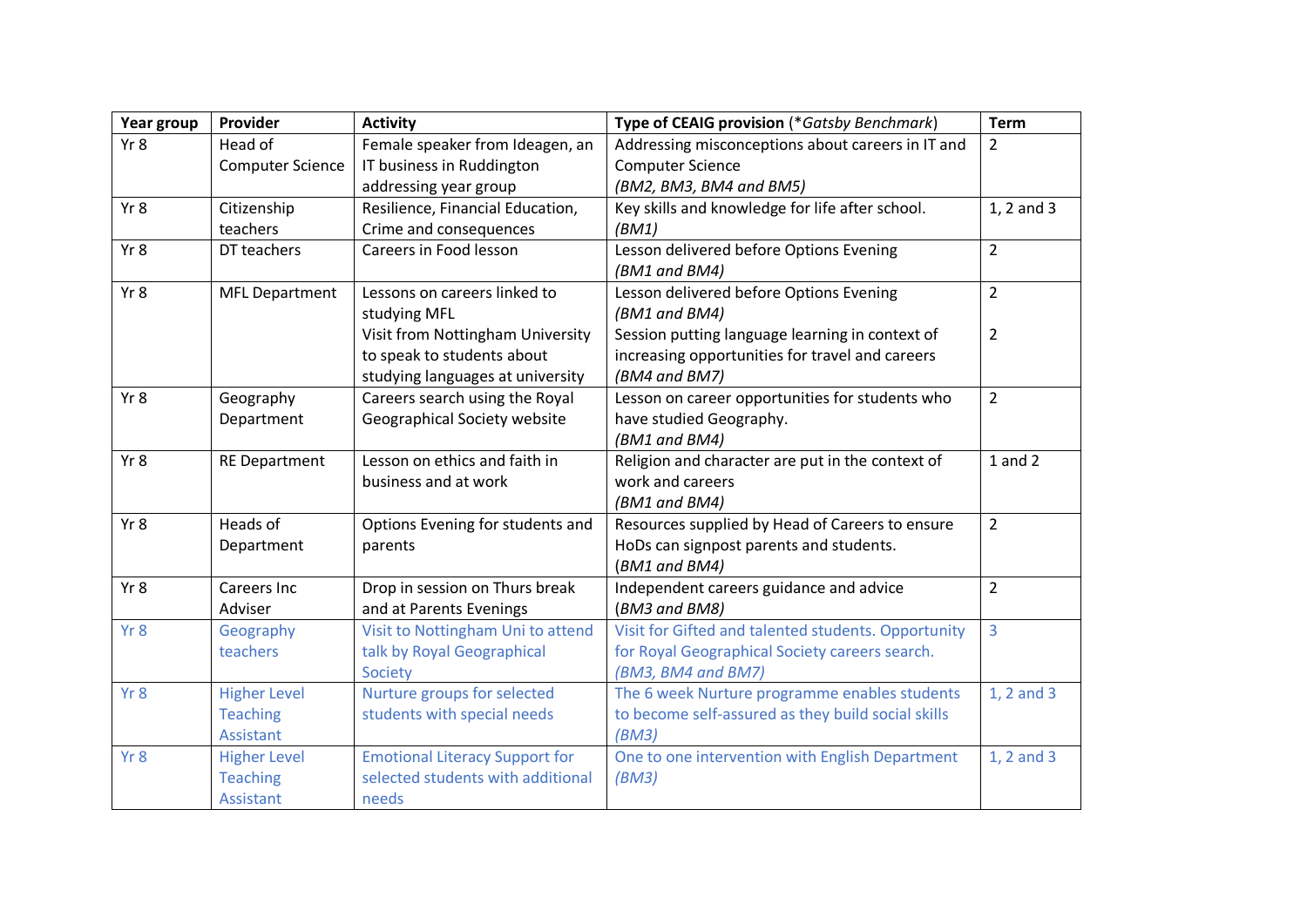| Year group | Provider                                                     | <b>Activity</b>                                                                                                                                                                               | Type of CEAIG provision (*Gatsby Benchmark)                                                                                                                                                                                                                | <b>Term</b>  |
|------------|--------------------------------------------------------------|-----------------------------------------------------------------------------------------------------------------------------------------------------------------------------------------------|------------------------------------------------------------------------------------------------------------------------------------------------------------------------------------------------------------------------------------------------------------|--------------|
|            |                                                              |                                                                                                                                                                                               |                                                                                                                                                                                                                                                            |              |
| Yr 9       | <b>Head of Careers</b><br>delivered by RE<br>and Citizenship | Lesson on CV writing                                                                                                                                                                          | Giving students the tools and skills required to<br>present themselves to future employers<br>(BM1)                                                                                                                                                        | 3            |
| Yr 9       | Careers Inc<br>Adviser                                       | Drop in sessions on Thursday break<br>times and at Parents' Evening                                                                                                                           | Independent careers guidance and advice<br>(BM3 and BM8)                                                                                                                                                                                                   | 1, 2 and 3   |
| Yr 9       | Science<br>Department                                        | Tomorrow's Engineers Week<br>workshops and bridge building<br>competition                                                                                                                     | Activity aimed to promote career opportunities in<br>engineering and counter stereotypes.<br>(BM3, BM4 and BM5)                                                                                                                                            | $\mathbf{1}$ |
| Yr9        | PE Department                                                | Option to work for Duke of<br><b>Edinburgh Award Bronze</b>                                                                                                                                   | Young people gain employability skills through<br>serving their community and working in a team to<br>plan and complete an expedition<br>(BM1, BM3, BM5 and BM6)                                                                                           | 1, 2 and 3   |
| Yr 9       | Head of<br><b>Computer Science</b>                           | <b>Activity with Computer Science</b><br>lead from Nottingham Trent<br>University                                                                                                             | Activity aimed to promote career opportunities for<br>girls and women in computer Science and IT and<br>counter stereotypes about careers in technology<br>(BM2, BM3 and BM7)                                                                              | 3            |
| Yr 9       | <b>Business Studies</b><br>teachers                          | <b>Business Studies students are</b><br>required to research different<br>businesses and markets in lessons.<br>Students work in teams and have<br>to present their findings to the<br>class. | Curriculum links learning to careers through<br>researching into different business and markets.<br>Curriculum develops students' employability skills<br>independent learning, research, teamwork,<br>presentation and analytical skills.<br>BM2 and BM4) | 1, 2 and 3   |
| Yr 9       | Media teachers                                               | Media students undertake a<br>marketing project for a new film                                                                                                                                | Students will be linking learning to careers and<br>learning professional skills needed for marketing<br>(BM4)                                                                                                                                             | 1, 2 and 3   |
| Yr 9       | DT teachers                                                  | DT students to work on projects<br>using industrial processes. The<br>briefs are taken from local<br>businesses                                                                               | Project briefs set by real clients in business<br>(BM4)                                                                                                                                                                                                    | 1, 2 and 3   |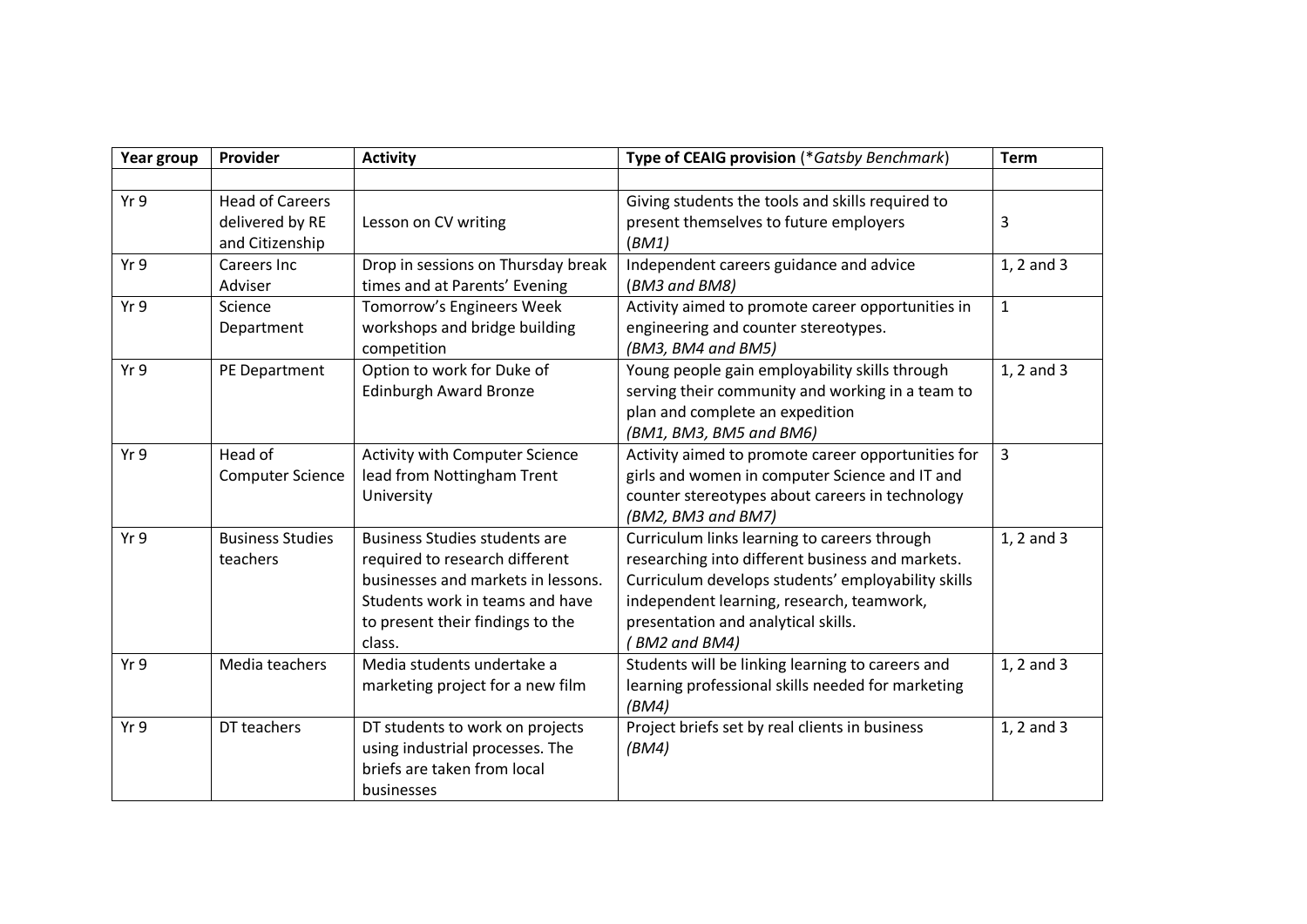| Year group | Provider                                                            | <b>Activity</b>                                                                                                                                                         | Type of CEAIG provision (*Gatsby Benchmark)                                                                                   | <b>Term</b>    |
|------------|---------------------------------------------------------------------|-------------------------------------------------------------------------------------------------------------------------------------------------------------------------|-------------------------------------------------------------------------------------------------------------------------------|----------------|
|            |                                                                     |                                                                                                                                                                         |                                                                                                                               |                |
| Yr 9       | Head of<br>Construction                                             | <b>Built Environment students to work</b><br>on projects with professionals from<br><b>Kier Construction</b>                                                            | Project briefs set by industry and guidance from<br>industry professional<br>(BM3, BM4 and BM5)                               | $2$ and $3$    |
| Yr 9       | MFL teachers                                                        | German students in German<br>exchange program to Muenster<br>and related project work                                                                                   | Students will be linking language learning to<br>opportunities for study and work abroad<br>(BM4)                             | $\overline{2}$ |
| Yr 9       | <b>Head of Music</b>                                                | Extracurricular song writing course<br>offered to Music students with<br>professional singer/songwriter<br>Nina Smith                                                   | Students get the opportunity to work with a<br>professional<br>(BM4 and BM5)                                                  | $\overline{2}$ |
| Yr9        | <b>Head of Drama</b>                                                | Drama students exploring and<br>develop understanding of<br>professional theatre companies<br>and their role within society.                                            | Students will be linking learning in Drama to career<br>opportunities<br>(BM4)                                                | 1, 2 and 3     |
| Yr 9       | <b>Head of</b><br><b>Construction and</b><br><b>Head of Careers</b> | <b>Female Built Environment students</b><br>to go on site visit with Kier<br>Construction                                                                               | Breaking down perceived barriers regarding<br>women working in construction<br>(BM3, BM5 and BM6)                             | $\overline{2}$ |
| Yr 9       | <b>Business Studies</b><br>teacher                                  | A group of students are invited to<br>work with a PhD student from<br>Nottingham University to produce<br>a university style dissertation<br>through The Brilliant Club | Students get an opportunity to experience<br>university style learning and work<br>(BM3 and BM7)                              | $1$ and $2$    |
| Yr 9       | Science teacher                                                     | Go4Set an extracurricular<br>Engineering challenge with<br>industry mentors from Xylem                                                                                  | A team of 6 students get the opportunity to<br>participate in an interschool Engineering<br>competition.<br>(BM3 BM4 and BM5) | $2$ and $3$    |
|            |                                                                     |                                                                                                                                                                         |                                                                                                                               |                |
|            |                                                                     |                                                                                                                                                                         |                                                                                                                               |                |
|            |                                                                     |                                                                                                                                                                         |                                                                                                                               |                |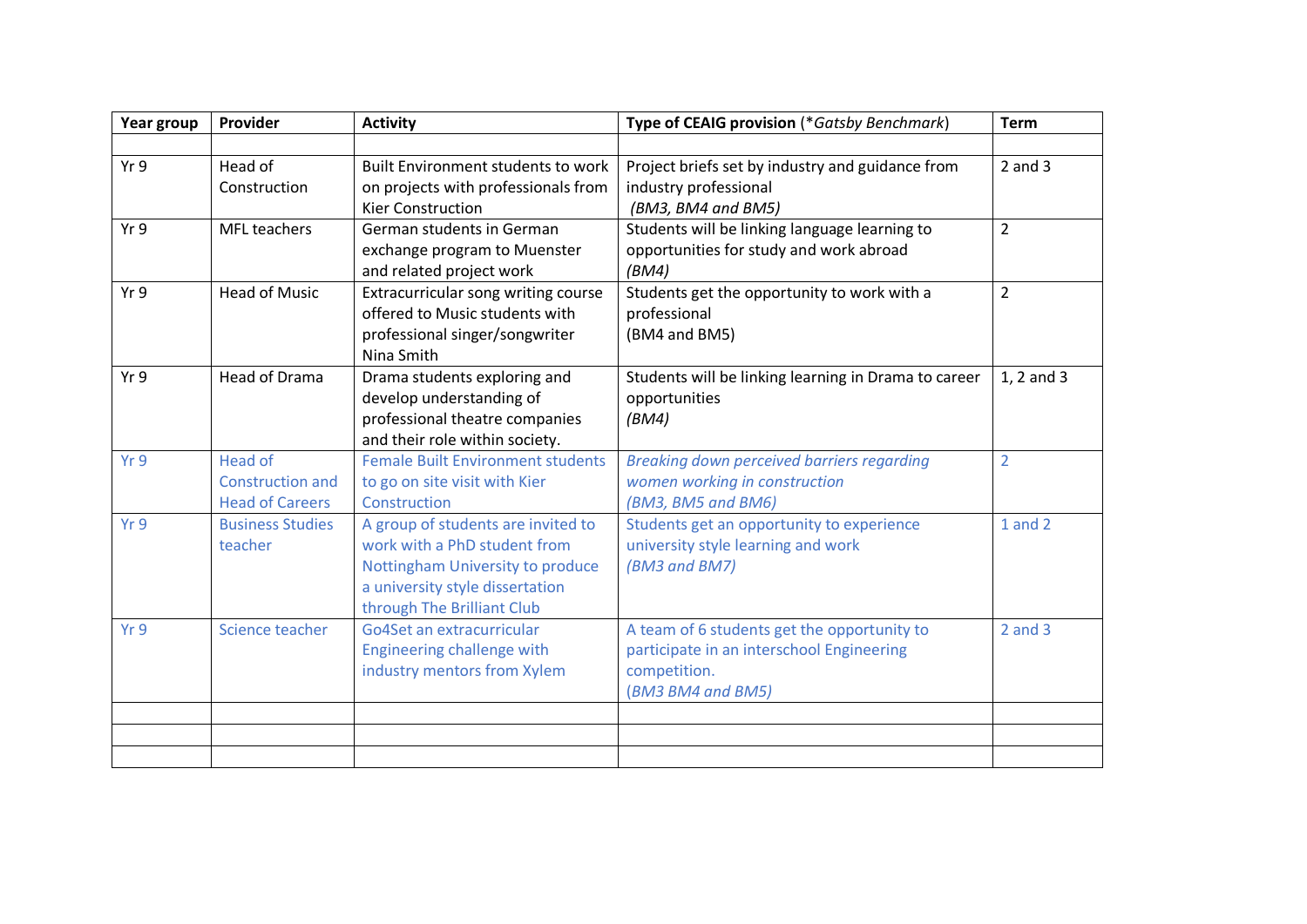| Year         | Provider                    | <b>Activity</b>                     | Type of CEIAG provision (*Gatsby Benchmark)       | <b>Term</b>    |
|--------------|-----------------------------|-------------------------------------|---------------------------------------------------|----------------|
|              |                             |                                     |                                                   |                |
| <b>Yr 10</b> | <b>Head of Careers</b>      | Updating and distributing work      | Helping students gain work experience in order    | $\mathbf{1}$   |
|              |                             | experience booklet                  | for students to gain employability skills and     |                |
|              |                             |                                     | opportunity awareness                             |                |
|              |                             |                                     | (BM1, BM3, BM5 and BM6)                           |                |
| Yr 10        | <b>Head of Careers</b>      | Assembly on what needs to go in a   | To give students the tools and skills required to | $\mathbf{1}$   |
|              |                             | CV and what a CV can be used for    | present themselves to future employers            |                |
|              |                             |                                     | (BM1)                                             |                |
| Yr 10        | PE Department               | CV typed, saved and printed         | To give students the tools and skills required to | $\overline{2}$ |
|              | <b>Maths Department</b>     |                                     | present themselves to future employers            |                |
|              | with Head of Careers        |                                     | (BM1)                                             |                |
| <b>Yr 10</b> | Gedling Borough             | Interview Skills Day with local     | Making links with local employers and training    | $\overline{2}$ |
|              | Council with Head of        | employers                           | students to have the skills required to present   |                |
|              | Careers                     |                                     | themselves to employers                           |                |
|              |                             |                                     | (BM1, BM3 and BM5)                                |                |
| <b>Yr 10</b> | <b>Careers Inc Adviser</b>  | Drop in sessions on Thursday break  | Independent careers guidance and advice           | 1, 2 and 3     |
|              |                             | times and at Parents' Evening       | (BM3 and BM8)                                     |                |
| Yr 10        | <b>Head of Careers</b>      | Lessons on Post 16 Options, rights  | Information about benefits of various Post 16     | 3              |
|              | delivered by                | and responsibilities at work        | options and careers advice and guidance           |                |
|              | teachers                    |                                     | provision available                               |                |
|              |                             |                                     | (BM1)                                             |                |
| <b>Yr 10</b> | <b>Head of Careers with</b> | Speed networking event and Careers  | Making links with local employers, raising        |                |
|              | Gedling Borough             | Fair                                | Aspirations and gaining local labour market       | 3              |
|              | Council                     |                                     | information                                       |                |
|              |                             |                                     | (BM1, BM2, BM3, and BM5)                          |                |
| Yr 10        | <b>Head of Careers</b>      | Lessons on labour market            | Guidance on how to research career options        | 3              |
|              | delivered by                | information (LMI) and how to use it | fully while understanding the information         |                |
|              | teachers                    |                                     | presented (BM1)                                   |                |
| Yr 10        | <b>Head of Careers</b>      | Session on Start Profile            | Raising aspirations, career planning and          | 3              |
|              | delivered by                |                                     | reviewing character strengths and skills          |                |
|              | teachers                    |                                     | (BM1)                                             |                |
|              |                             |                                     |                                                   |                |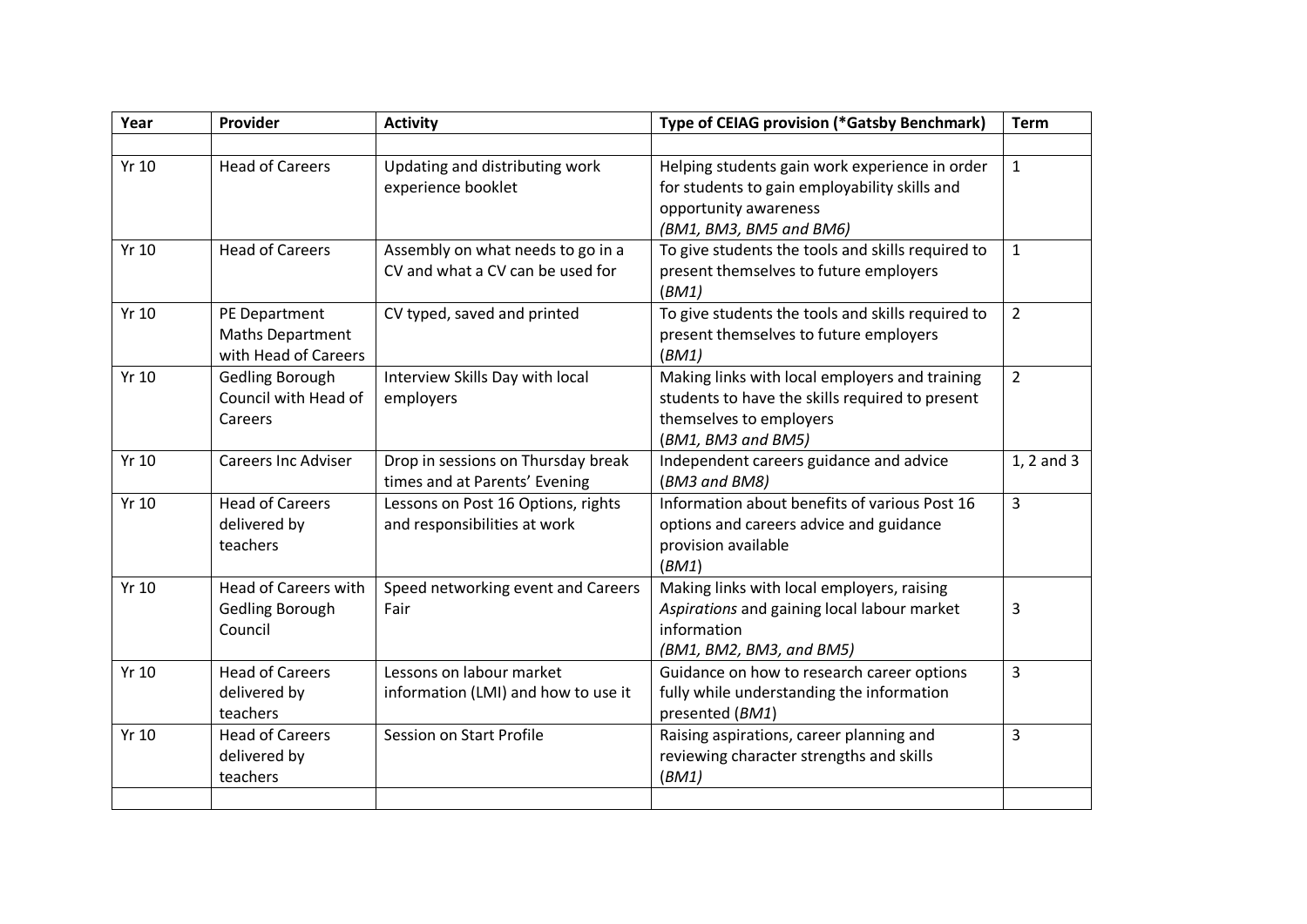| Year         | Provider                | <b>Activity</b>                      | Type of CEIAG provision (*Gatsby Benchmark)      | Term           |
|--------------|-------------------------|--------------------------------------|--------------------------------------------------|----------------|
| <b>Yr 10</b> | <b>Head of Careers</b>  | Exploration of information available | Encouraging purpose in students by exploring     | 3              |
|              | delivered by            | via school website and Careers Inc   | resources for career planning                    |                |
|              | teachers                | website - Webquest                   | (BM1)                                            |                |
| Yr 10        | <b>Head of Careers</b>  | Session on goal setting and planning | Planning career activity over the following year | 3              |
|              | delivered by            |                                      | and doing an evaluation questionnaire            |                |
|              | teachers                |                                      | (BM1)                                            |                |
| Yr 10        | PE Department           | Option to work for Duke of           | Young people gain employability skills through   | 1, 2 and 3     |
|              |                         | <b>Edinburgh Award Silver</b>        | serving their community and working in a team    |                |
|              |                         |                                      | to plan and complete an expedition               |                |
|              |                         |                                      | (BM1, BM3, BM5 and BM6)                          |                |
| Yr 10        | <b>Heads of Houses</b>  | Students apply for House Captain     | Young people gain employability skills through   | 3              |
|              |                         | positions and retain position in Y11 | serving their school community and working in    |                |
|              |                         |                                      | a team                                           |                |
|              |                         |                                      | (BM1 and BM6)                                    |                |
| Yr 10        | <b>Business Studies</b> | Business Studies students meet two   | Meeting and learning from entrepreneurs and      | 3              |
|              | teachers                | business people and part of          | employers                                        |                |
|              |                         | coursework is based on their         | (BM4 and BM5)                                    |                |
|              |                         | interview                            |                                                  |                |
| Yr 10        | <b>Computer Science</b> | Computer science students complete   | Project brief set by real business client        | $1,2$ and $3$  |
|              | teachers                | coursework which uses a real world   | (BM4)                                            |                |
|              |                         | client.                              |                                                  |                |
| Yr 10        | <b>Head of Music</b>    | Workshop on careers in the music     | Understanding of career pathways and             | $\mathbf{1}$   |
|              |                         | industry delivered by Nusic          | progression in the music industry                |                |
|              |                         |                                      | (BM2, BM4, and BM5)                              |                |
| Yr 10        | <b>Head of Drama</b>    | Project briefs in Drama set and      | Understanding of career pathways and             | $1,2$ and $3$  |
|              |                         | introduced by real life performing   | progression in the arts industry                 |                |
|              |                         | arts companies research and          | (BM4)                                            |                |
|              |                         | exploration of performing arts       |                                                  |                |
|              |                         | industry companies and specialists   |                                                  |                |
| Yr 10        | <b>Head of Drama</b>    | Trip planned for Drama students      | Opportunity awareness of careers in theatre      | $\overline{3}$ |
|              |                         | visiting back stage of theatre       | (BM6)                                            |                |
|              |                         |                                      |                                                  |                |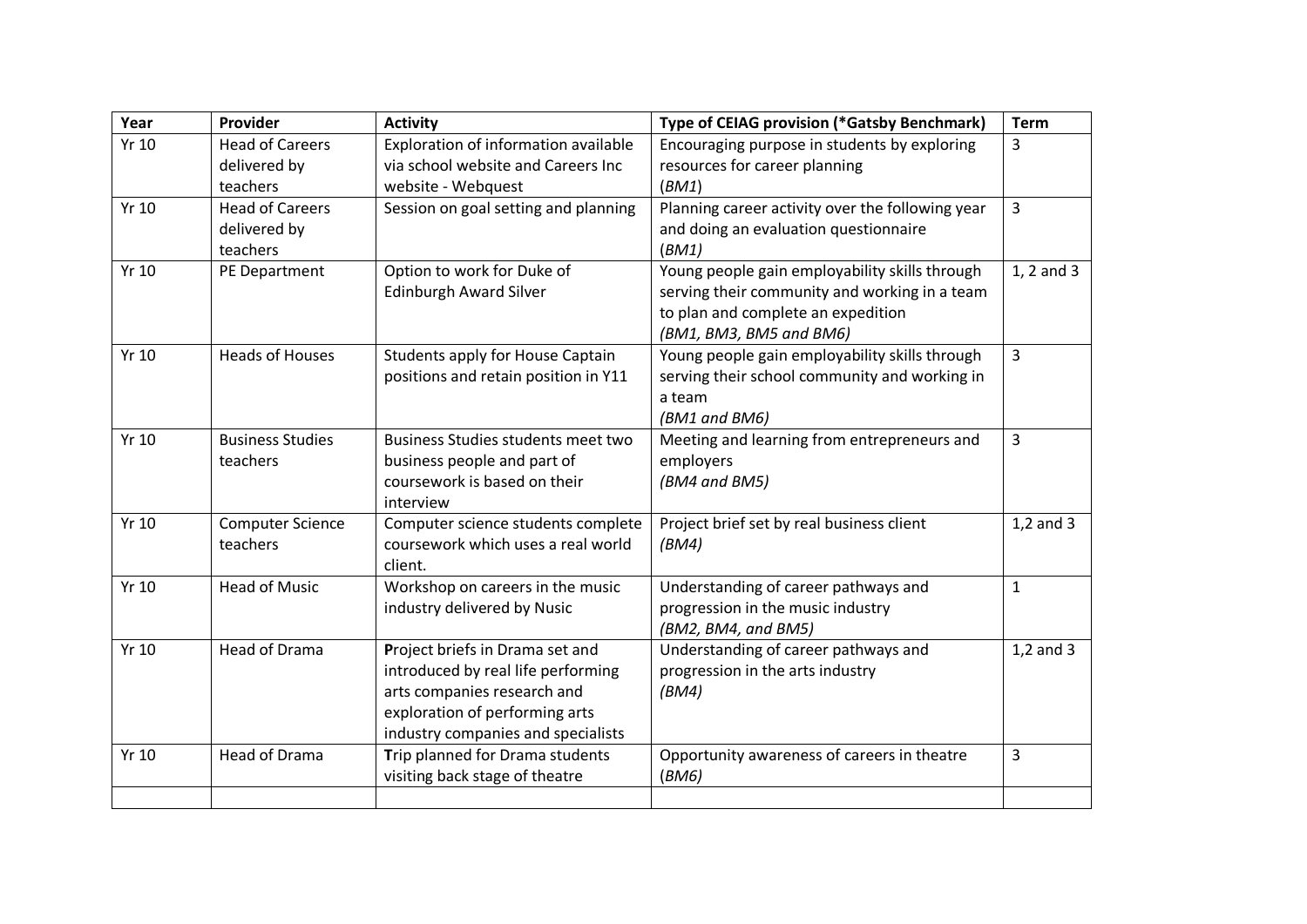| Year         | Provider                    | <b>Activity</b>                            | Type of CEIAG provision (*Gatsby Benchmark)       | <b>Term</b>    |
|--------------|-----------------------------|--------------------------------------------|---------------------------------------------------|----------------|
|              |                             |                                            |                                                   |                |
| Yr 10        | Head of DT                  | Guest chefs doing demos with Food          | Learning from professionals in food industry      | $\overline{2}$ |
|              |                             | <b>Technology students</b>                 | (BM4 and BM5)                                     |                |
| <b>Yr 10</b> | DT teachers                 | DT students researching and visiting       | Project briefs includes site and client visits    | $2$ and $3$    |
|              |                             | buildings and client workplaces            | (BM4 and BM6)                                     |                |
| <b>Yr 10</b> | <b>Head of Construction</b> | <b>Built Environment students to work</b>  | Project briefs set by industry and guidance from  | $2$ and $3$    |
|              |                             | on projects with professionals from        | industry professional                             |                |
|              |                             | <b>Kier Construction</b>                   | (BM4 and BM5)                                     |                |
| <b>Yr 10</b> | Head of Geography           | Visit to Nottingham University to          | Talk about curriculum related topic and about     | 3              |
|              |                             | hear talk by Royal Geographical            | careers related to geography                      |                |
|              |                             | Society ambassador                         | (BM4 and BM7)                                     |                |
| <b>Yr 10</b> | Head of Geography           | Careers and courses webquest               | Talk about curriculum related topic and about     | 3              |
|              |                             |                                            | careers related to geography                      |                |
|              |                             |                                            | (BM2 and BM4)                                     |                |
| <b>Yr 10</b> | <b>Head of Construction</b> | <b>Female Built Environment students</b>   | <b>Breaking down perceived barriers regarding</b> | $\overline{2}$ |
|              | and Head of Careers         | to go on site visit with Kier              | women working in construction                     |                |
|              |                             | Construction                               | (BM3, BM5 and BM6)                                |                |
| <b>Yr 10</b> | <b>Science teachers</b>     | <b>Medical Physics workshop for</b>        | Technicians and Scientists deliver workshop on    | $\overline{2}$ |
|              |                             | <b>Further Additional Science students</b> | how Physics is used in diagnostic equipment eg    |                |
|              |                             | delivered by scientists working for        | MRI (BM4 an BM5)                                  |                |
|              |                             | <b>NHS from QMC</b>                        |                                                   |                |
| <b>Yr 10</b> | <b>Careers Inc Adviser</b>  | 1:1 support for priority students          | Independent careers guidance and advice           | $\overline{3}$ |
|              |                             |                                            | (BM3 and BM8)                                     |                |
| <b>Yr 10</b> | <b>Higher Level</b>         | <b>ASDAN programme for selected</b>        | The ASDAN programme enables students to           | $1$ and $2$    |
|              | <b>Teaching Assistant</b>   | students with special needs                | become self-assured as they build a portfolio of  |                |
|              |                             |                                            | work to demonstrate their employability skills    |                |
|              |                             |                                            | (BM1, BM3 and BM8)                                |                |
|              |                             |                                            |                                                   |                |
|              |                             |                                            |                                                   |                |
|              |                             |                                            |                                                   |                |
|              |                             |                                            |                                                   |                |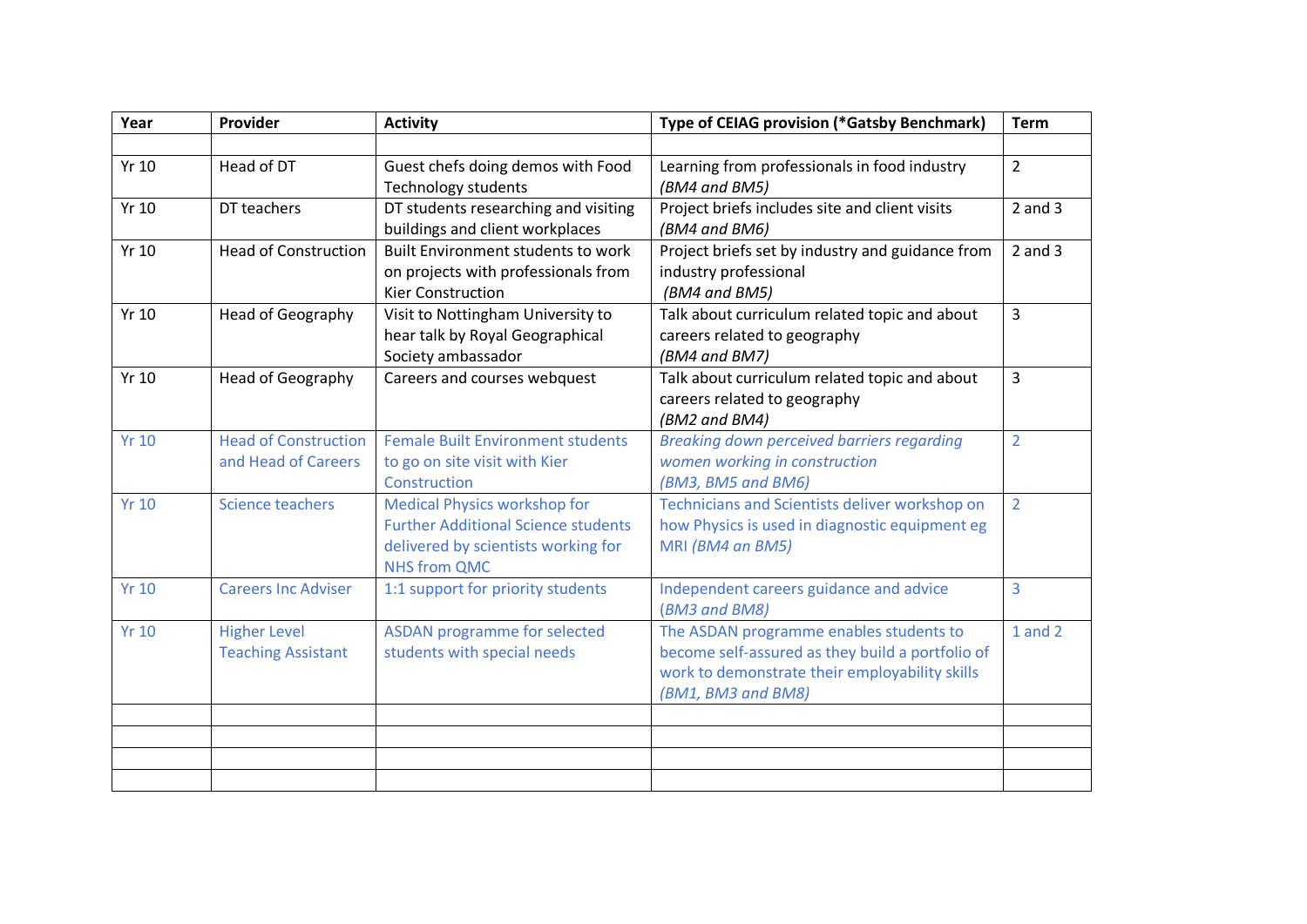| Year         | Provider                                                                                           | <b>Activity</b>                                                                                                        | <b>Type of CEIAG provision (*Gatsby Benchmark)</b>                                                                                                                                  | <b>Term</b>    |
|--------------|----------------------------------------------------------------------------------------------------|------------------------------------------------------------------------------------------------------------------------|-------------------------------------------------------------------------------------------------------------------------------------------------------------------------------------|----------------|
|              |                                                                                                    |                                                                                                                        |                                                                                                                                                                                     |                |
| <b>Yr 11</b> | Form tutors<br>Post GCSE<br>information and<br>Decisionz booklet<br>supplied by Head of<br>Careers | Meetings with Year 11 tutees to<br>ensure students are supported with<br>their transition to post GCSE<br>destinations | Ensuring students are fully informed of their<br>options and what actions they need to take.<br>Students requiring extra support are referred to<br>careers adviser<br>(BM1and BM3) | $1$ and $2$    |
| <b>Yr 11</b> | <b>Careers Inc Adviser</b>                                                                         | 1:1 support for priority students,<br>interviews as requested and drop in<br>at Parents' Evening                       | Independent careers guidance and advice<br>(BM1, BM2, BM3 and BM8)                                                                                                                  | 1, 2 and 3     |
| <b>Yr 11</b> | Cambridge<br><b>University Outreach</b>                                                            | Workshop for students about how to<br>choose A Level options for high tariff<br>universities                           | Encourages students to plan and become<br>informed<br>(BM3, BM4 and BM7)                                                                                                            | $\mathbf{1}$   |
| <b>Yr 11</b> | Heads of<br>Department                                                                             | Sixth Form Open Evening for<br>students and parents                                                                    | Resources supplied by Head of Careers to<br>ensure HoDs can signpost parents and students.<br>(BM1 and BM4)                                                                         | $\mathbf{1}$   |
| <b>Yr 11</b> | MFL department                                                                                     | Resources for Sixth Form Open<br>Evening for students and parents                                                      | Flyers distributed linking study of French and<br>German to university courses and career<br>opportunities.<br>(BM1 and BM4)                                                        | $\mathbf{1}$   |
| <b>Yr 11</b> | National<br>Apprenticeship<br>Service                                                              | Workshop for students who have<br>expressed interest in<br>apprenticeships                                             | Ensure that students become well informed<br>(BM2 and BM3)                                                                                                                          | $\overline{2}$ |
| <b>Yr 11</b> | <b>NCS Ingeus</b>                                                                                  | Assembly about National Citizens<br>Service (extra-curricular) and stand<br>at Parents' Evening                        | Encouraging development of work readiness<br>skills, NCS promotes gratitude, kindness,<br>enthusiasm and determination<br>(BM5 and BM6)                                             | $\overline{2}$ |
| <b>Yr 11</b> | <b>Head of Maths</b>                                                                               | Nottingham Trent university, trainee<br>teachers visit and support pupils<br>with maths revision                       | University students share experiences of<br>university with students.<br>(BM7)                                                                                                      | 1, 2, and<br>3 |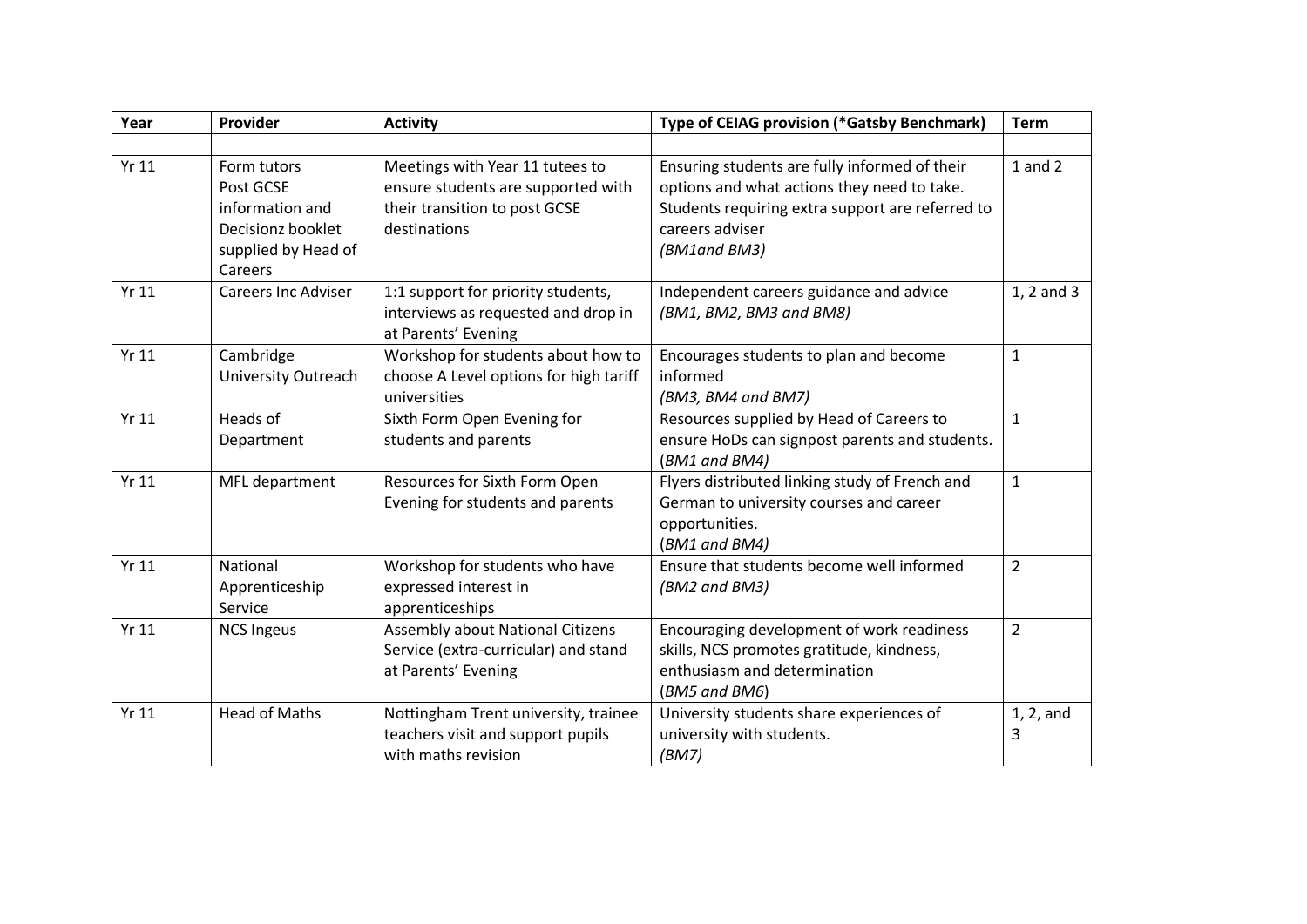| <b>Yr 11</b> | <b>Head of Drama</b>                             | Drama students research to gain<br>understanding of how they could<br>work in the industry                          | Understanding of roles and responsibilities<br>(jobs) within the performing industries and how<br>they work together.<br>(BM2 and BM4)                              | $1, 2,$ and<br>3 |
|--------------|--------------------------------------------------|---------------------------------------------------------------------------------------------------------------------|---------------------------------------------------------------------------------------------------------------------------------------------------------------------|------------------|
| <b>Yr 11</b> | Music teachers                                   | Music students use current labour<br>market information to research<br>cultural industries and job<br>opportunities | Understanding labour market information to<br>develop understanding of cultural industries<br>(BM2 and BM4)                                                         | 1, 2, and<br>3   |
| <b>Yr 11</b> | <b>Head of Drama</b>                             | Lighting technician from Nottingham<br>playhouse came and worked with 4<br>Drama pupils                             | Gain an understanding of the work on a lighting<br>technician<br>(BM3 and BM5)                                                                                      | $\mathbf{1}$     |
| <b>Yr 11</b> | Maths teachers                                   | Organised trip to the university<br>Nottingham Trent to Raising the<br>Grade conference                             | Conference giving pupils an experience of<br>higher education.<br>(BM7)                                                                                             |                  |
| Yr 11        | <b>Higher Level</b><br><b>Teaching Assistant</b> | <b>ASDAN programme for selected</b><br>students with special needs                                                  | The ASDAN programme enables students to<br>become self-assured as they build a portfolio of<br>work to demonstrate their employability skills<br>(BM1, BM3 and BM8) | 1 and 2          |
| <b>Yr 11</b> | <b>NCS Ingeus</b>                                | Team building activities as part of<br><b>Sixth Form induction</b>                                                  | Encouraging Co-operative behaviour<br>(BM1)                                                                                                                         | 3                |
| Yr11         | University of Lincoln                            | University trip as part of Sixth Form<br>induction                                                                  | Raising Aspirations for university and becoming<br><b>Informed</b><br>(BM7)                                                                                         | $\overline{3}$   |
|              |                                                  |                                                                                                                     |                                                                                                                                                                     |                  |
|              |                                                  |                                                                                                                     |                                                                                                                                                                     |                  |
|              |                                                  |                                                                                                                     |                                                                                                                                                                     |                  |

\* **Activities in Blue are offered to selected students only**

*\*BM1, BM2, BM3, BM4, BM5, BM6, BM7 and BM8* **refer to the Gatsby Benchmarks, a framework for delivery of careers education, information, advice and guidance. Gatsby Benchmarks are being used by OFSTED to assess the breadth and depth of the careers provision in schools. The Benchmarks are numbered 1 to 8 (see graphic below)**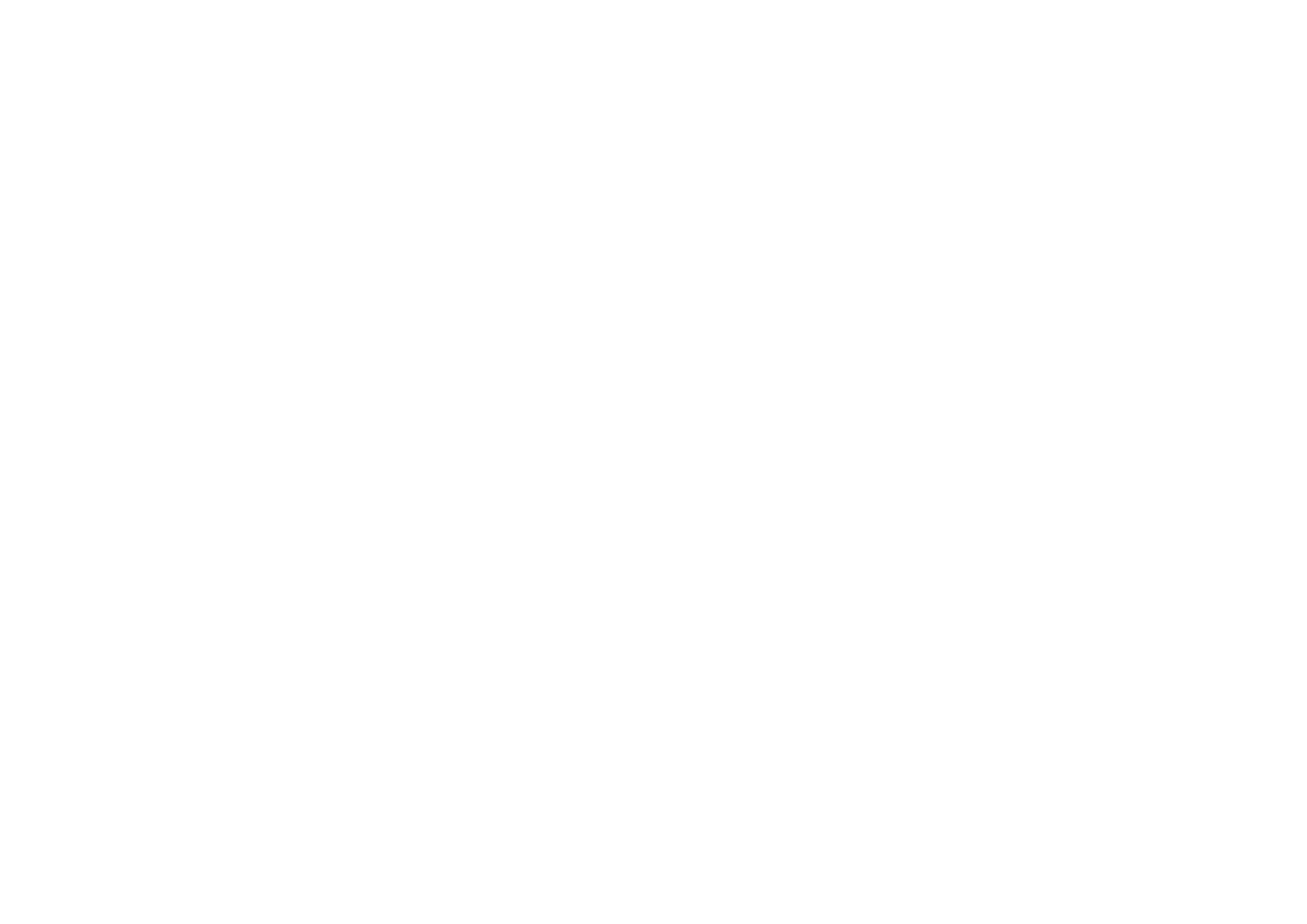| <b>Sixth Form</b>           | Provider                                      |                                                                                                                                                                                                                       | Type of CEIAG provision (*Gatsby Benchmark)                                                                                                                                                           | <b>Term</b>    |
|-----------------------------|-----------------------------------------------|-----------------------------------------------------------------------------------------------------------------------------------------------------------------------------------------------------------------------|-------------------------------------------------------------------------------------------------------------------------------------------------------------------------------------------------------|----------------|
| $Yr$ 12 and<br><b>Yr 13</b> | Sixth Form tutors                             | <b>Activity</b><br>All students have 1:1 meetings with their<br>tutor discussing progress, next steps,<br>Uni/apprenticeships/employment<br>options. Tutors also advise and support<br>writing of personal statements | Mentoring is all recorded in their 1:1 booklet as a continual<br>record of their journey through post 16 education.<br>(BM1, BM3, BM4)                                                                | 1, 2 and 3     |
| Yr 12 and<br><b>Yr 13</b>   | Sixth Form SLT                                | Study skills seminar- Independent study<br>and effective revision                                                                                                                                                     | Equipping students with skills needed for higher education<br>(BM1)                                                                                                                                   | 1, 2 and 3     |
| $Yr$ 12 and<br><b>Yr 13</b> | Careers Inc<br>Adviser                        | 1:1 interviews as requested and drop in<br>at Parents' Evening                                                                                                                                                        | Independent careers guidance and advice<br>(BM3 and BM8)                                                                                                                                              | 1, 2 and 3     |
| Yr 12 and<br><b>Yr 13</b>   | <b>Head of Careers</b>                        | Opportunities for students, articles and<br>advice posted on Twitter feed<br>www.twitter.com/CLWcareers                                                                                                               | Opportunity awareness and career information<br>(BM2 and BM3)                                                                                                                                         | 1, 2 and 3     |
| Yr 12 and<br><b>Yr 13</b>   | Careers Inc,<br>updated by<br>careers adviser | Access to up to date careers website<br>accessible from school website                                                                                                                                                | Resource for information and advice<br>(BM1 and BM3)                                                                                                                                                  | 1, 2 and 3     |
| $Yr$ 12 and<br><b>Yr 13</b> | Head of Careers,<br>Heads of<br>Department    | Careers Displays outside DT, MFL, Maths,<br>and in Science classrooms                                                                                                                                                 | Linking curriculum learning with careers, opportunity<br>awareness and career information inspiring curiosity and<br>purpose<br>(BM2 and BM4)                                                         | 1, 2 and 3     |
| Yr 12 and<br><b>Yr 13</b>   | Sixth Form<br>Adviser                         | <b>Careers Library and Display</b>                                                                                                                                                                                    | Reference library of prospectuses and information posters<br>(BM1 and BM3)                                                                                                                            | $1,2$ and $3$  |
| Yr 12 and<br><b>Yr 13</b>   | <b>Assistant Head</b>                         | Opportunity to become Equality and<br>Diversity Champion                                                                                                                                                              | Work experience. Students can apply for these positions in<br>school. Champions work with the Assistant Head to deliver<br>a program of practical support and raising awareness of<br>issues<br>(BM6) | $2$ and $3$    |
| Y12 and<br>Y13              | Head of Law                                   | Law students attending Get into Law<br>program run by Young Professionals with<br>local law firms                                                                                                                     | Workshops delivered by Brown Jacobson, Shakespeares<br>and others law firms about entry routes and work<br>experience<br>(BM2, BM3, BM4 and BM5)                                                      | $\overline{2}$ |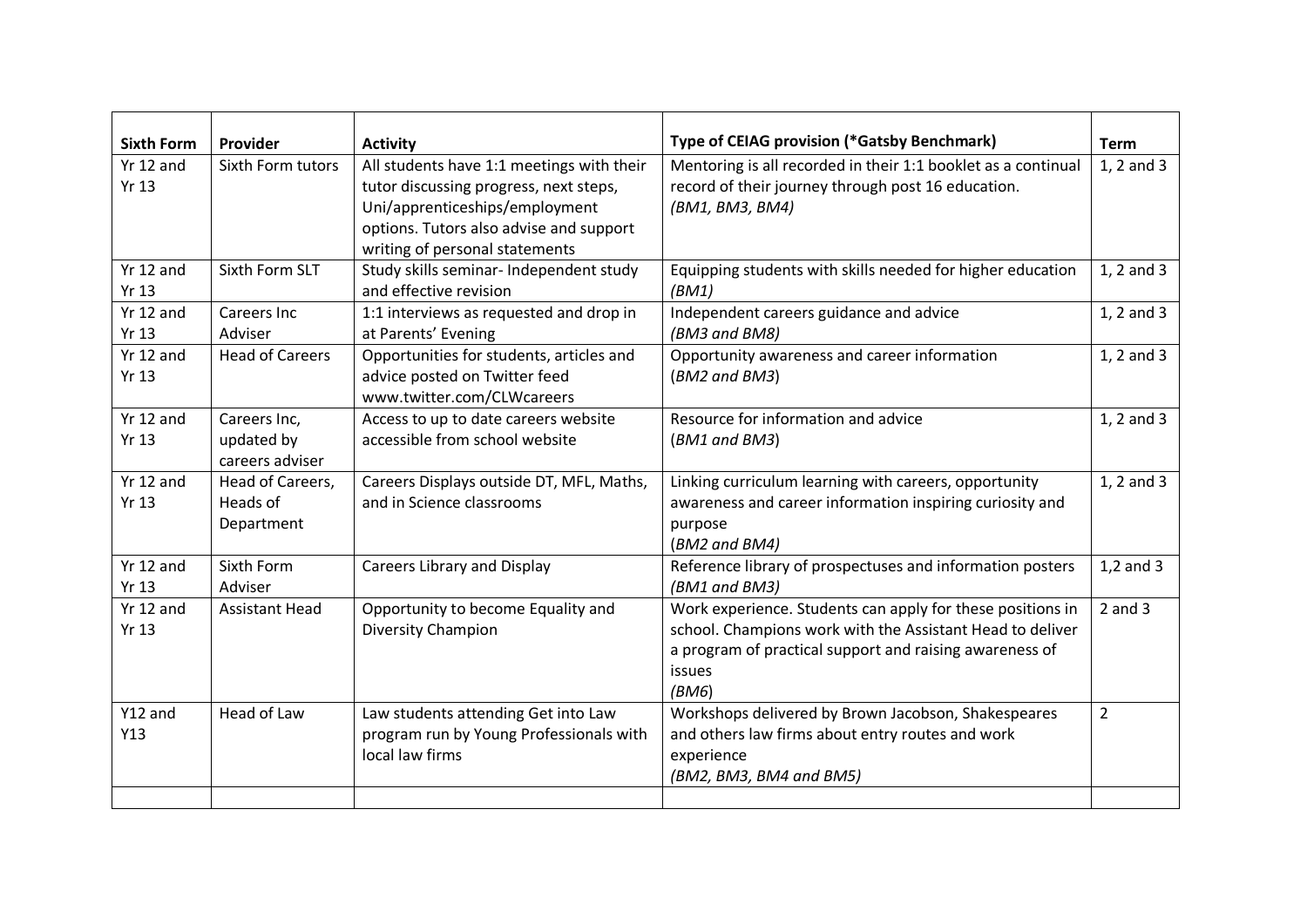| <b>Sixth Form</b> | Provider                                     | <b>Activity</b>                                                                                                                                                                    | Type of CEIAG provision (*Gatsby Benchmark)                                                                                                                          | <b>Term</b>    |
|-------------------|----------------------------------------------|------------------------------------------------------------------------------------------------------------------------------------------------------------------------------------|----------------------------------------------------------------------------------------------------------------------------------------------------------------------|----------------|
| Y12               | Sixth Form SLT                               | Students are given positions of<br>responsibility this could involve helping<br>with a lower school class, working in<br>Netherfield Primary, mentoring, or one-<br>to-one tuition | Volunteering promotes professionalism amongst the<br>student body and shows a willingness to commit to<br>working for the benefit of their local community.<br>(BM6) | $1,2$ , and 3  |
| <b>Yr 12</b>      | Nottm Trent Uni                              | Assembly on the value of Higher<br>Education                                                                                                                                       | Encouraging students to become self-motivated, achieving<br>and aspirational<br>(BM1 and BM7)                                                                        | $\mathbf{1}$   |
| <b>Yr 12</b>      | Nottm Trent Uni                              | Workshop on researching university<br>courses                                                                                                                                      | Encouraging students to become Informed<br>(BM1 and BM7)                                                                                                             | $\mathbf{1}$   |
| <b>Yr 12</b>      | Sixth Form<br>adviser                        | Students are taken to UCAS HE fair                                                                                                                                                 | Students can be advised and address questions directly to<br>university providers<br>(BM1, BM3, and BM7)                                                             | $\overline{2}$ |
| <b>Yr 12</b>      | Sixth Form SLT                               | Students visit Sheffield Hallam University<br>and taster days for Arts at NTU and STEM<br>subjects at Loughborough University                                                      | Gaining experience of study and life at university<br>(BM1 and BM7)                                                                                                  | $\overline{2}$ |
| <b>Yr 12</b>      | Careers adviser<br>and Sixth Form<br>adviser | Apprenticeship assembly Raising<br>awareness of Degree apprenticeships                                                                                                             | Encouraging students to become Informed<br>(BM1)                                                                                                                     | $\mathbf{1}$   |
| <b>Yr 12</b>      | Sixth Form<br>adviser                        | <b>UCAS HE Fair</b>                                                                                                                                                                | Support for students who want to apply to university<br>(BM1 and BM7)                                                                                                | $\overline{2}$ |
| <b>Yr 12</b>      | Sixth Form SLT                               | Seminar on writing a CV and a letter of<br>application                                                                                                                             | Students gain employability skills<br>(BM1)                                                                                                                          | $\overline{2}$ |
| <b>Yr 12</b>      | Carlton Rotary<br>and Sixth Form<br>adviser  | Mock interviews                                                                                                                                                                    | Employer engagement that enables students to become<br>self-assured<br>(BM1, BM3 and BM5)                                                                            | $\overline{3}$ |
| <b>Yr 12</b>      | Sixth Form<br>Adviser                        | Work Experience briefing                                                                                                                                                           | Students must arrange course-related work experience<br>(BM1, BM3, BM5 and BM6)                                                                                      | $\overline{2}$ |
| <b>Yr 12</b>      | Local employers                              | Work Experience Week                                                                                                                                                               | Students gain experience and employability skills<br>(BM1, BM3, BM5 and BM6)                                                                                         | 3              |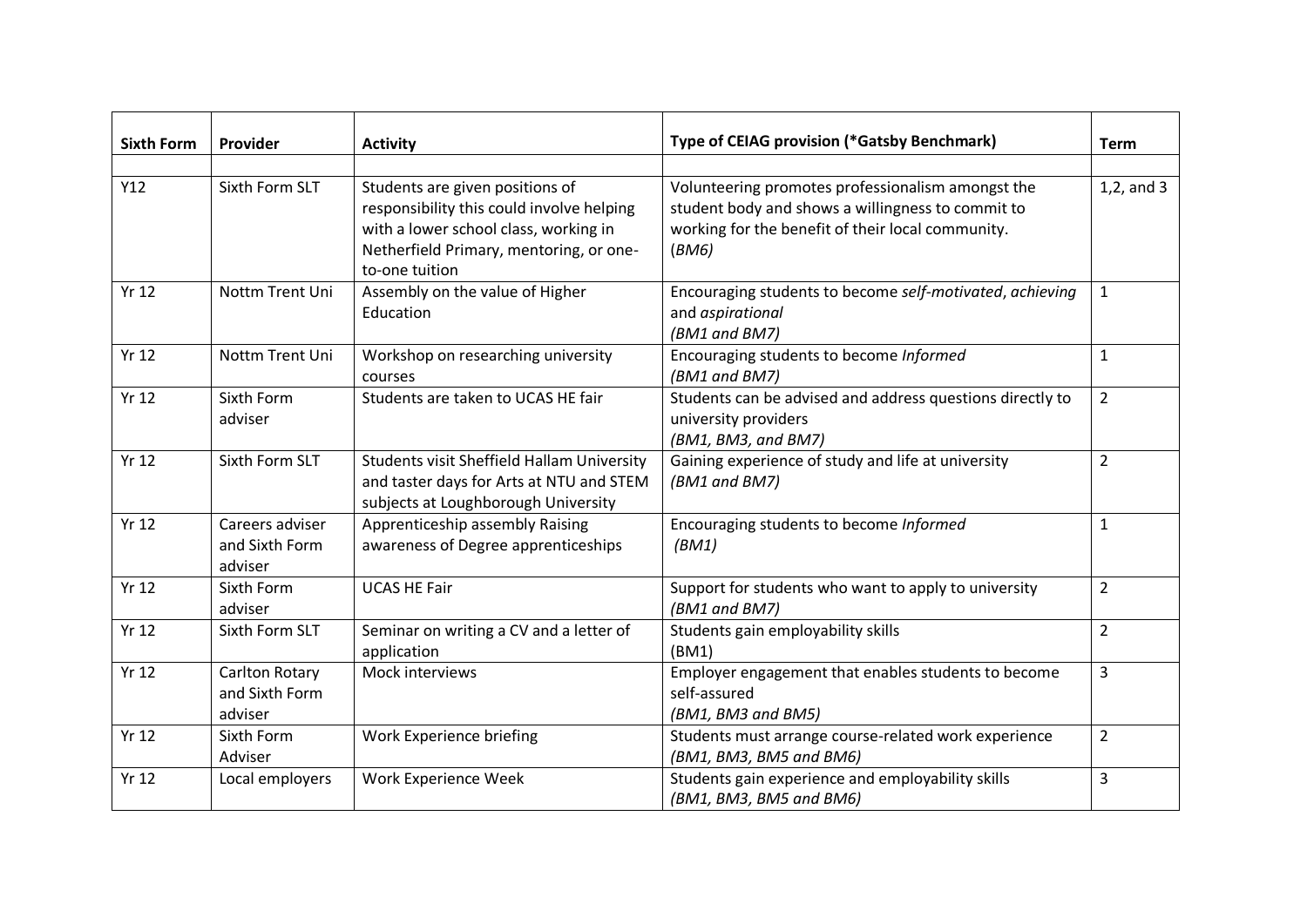| <b>Yr 12</b> | Nottingham Trent       | <b>UCAS</b> workshops                    | Workshops delivered on the whole application process and | 3              |
|--------------|------------------------|------------------------------------------|----------------------------------------------------------|----------------|
|              | Uni and Sixth          |                                          | personal statements                                      |                |
|              | Form SLT               |                                          | (BM1)                                                    |                |
| <b>Yr 12</b> | Head of Careers,       | <b>Careers Fair</b>                      | Advice on progression routes                             | 3              |
|              | <b>Employers and</b>   |                                          | (BM1, BM3, and BM5)                                      |                |
|              | alumni                 |                                          |                                                          |                |
| <b>Yr 12</b> | Head of PE             | Students have opportunity to work        | Students gain experience and employability skills        | 1, 2 and 3     |
|              |                        | towards Duke of Edinburgh Gold award     | (BM1, BM3, BM5 and BM6)                                  |                |
| <b>Yr 12</b> | Head of MFL            | Students offered the chance to carry out | Program delivered by external providers                  | 1, 2           |
|              |                        | work experience in France                | (BM5 and BM6)                                            |                |
| <b>Yr 12</b> | <b>Head of Biology</b> | HE plus program                          | Program for high achieving students to encourage         | $1, 2$ and $3$ |
|              |                        |                                          | application to Oxford and Cambridge                      |                |
|              |                        |                                          | (BM1, BM3, and BM7)                                      |                |
|              |                        |                                          |                                                          |                |
| <b>Yr 13</b> | Careers Inc            | 1:1 support on request                   | Independent careers advice and guidance                  | $1$ and $2$    |
|              | Adviser                |                                          | (BM8)                                                    |                |
| <b>Yr 13</b> | Nottm Trent Uni        | <b>Student Finance Assembly</b>          | Ensuring students are well informed and prepared         | $\mathbf{1}$   |
|              |                        |                                          | (BM1, BM7)                                               |                |
| <b>Yr 13</b> | Nottm Trent Uni        | <b>Surviving University</b>              | Ensuring students are well informed and prepared         | $\overline{2}$ |
|              |                        |                                          | (BM1, BM7)                                               |                |
| <b>Yr 13</b> | Head of MFL            | Students offered the chance to carry out | Program delivered by external providers                  | 1, 2           |
|              |                        | work experience in France                | (BM5 and BM6)                                            |                |

\* **Activities in Blue are offered to selected students only**

*\*BM1, BM2, BM3, BM4, BM5, BM6, BM7 and BM8* **refer to the Gatsby Benchmarks, a framework for delivery of careers education, information, advice and guidance. Gatsby Benchmarks are being used by OFSTED to assess the breadth and depth of the careers provision in schools. The Benchmarks are numbered 1 to 8 (see graphic below)**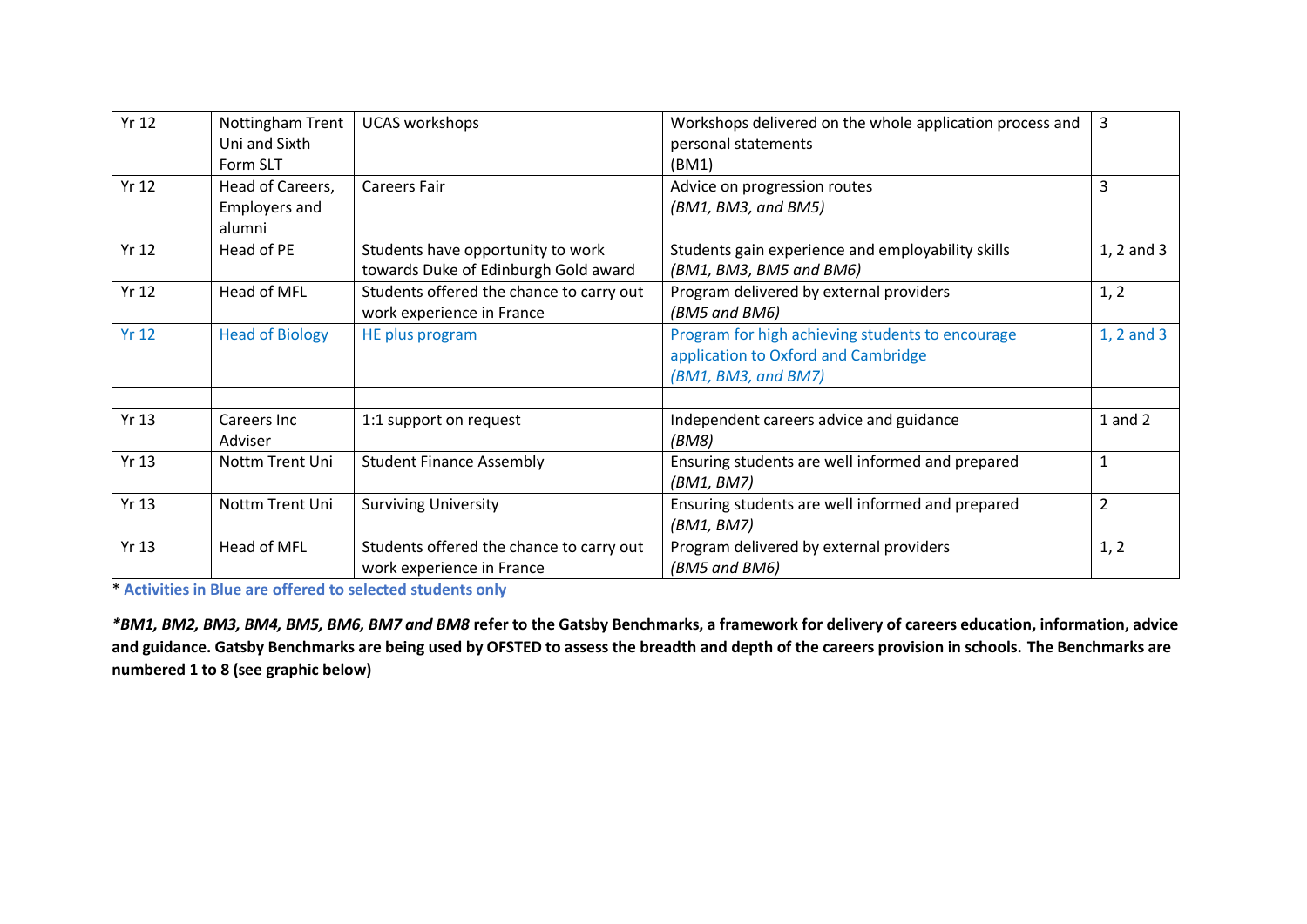# **GREAT GATSBY:** THE BENCHMARKS

#### A STABLE CAREERS PROGRAMME

Every school should have an embedded programme of career education and guidance that is known and understood by pupils, parents, teachers and employers.

## LEARNING FROM CAREER AND LABOUR-MARKET INFORMATION

Every pupil and their parents, should have access to good-quality information about future study options and labour market opportunities.

# ADDRESSING THE NEEDS OF EACH PUPIL

ŋ

п

Opportunities for advice and support need to be tailored to the needs of each pupil. A school's careers programme should embed equality and diversity considerations throughout.

#### LINKING CURRICULUM LEARNING TO CAREERS

All teachers should link curriculum learning with careers. For example, STEM subject teachers should highlight the relevance of STEM subjects for a wide range of future career paths.

## **ENCOUNTERS WITH EMPLOYERS AND EMPLOYEES**

Every pupil should have multiple opportunities to learn from employers about work, employment and the skills that are valued in the workplace.

#### **EXPERIENCES OF WORKPLACES**

Every pupil should have first-hand experiences of the workplace through work visits, work shadowing and/ or work experience.

#### **ENCOUNTERS WITH FURTHER AND HIGHER EDUCATION**

All pupils should understand the full range of learning opportunities that are available to them. This includes both academic and vocational routes and learning in schools, colleges, universities and in the workplace.

#### PERSONAL GUIDANCE

Every pupil should have opportunities for quidance interviews with a careers adviser, who could be internal (a member of school staff) or external, provided they are trained to an appropriate level.